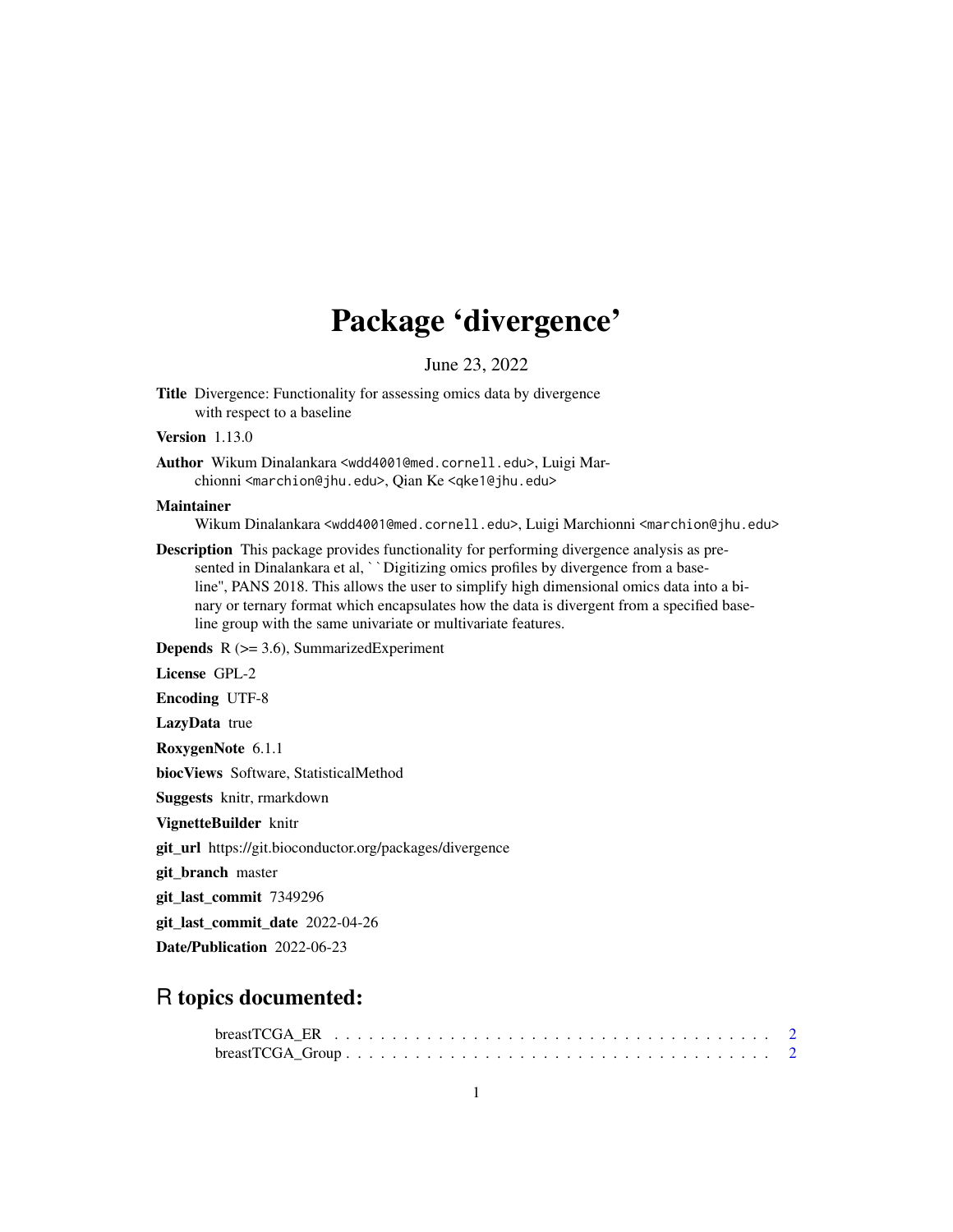<span id="page-1-0"></span>

|       | $findMultivariate GammaWithSupport \dots \dots \dots \dots \dots \dots \dots \dots \dots \dots \dots \dots \dots \dots \dots \dots \dots$ |    |
|-------|-------------------------------------------------------------------------------------------------------------------------------------------|----|
|       |                                                                                                                                           |    |
|       |                                                                                                                                           |    |
| Index |                                                                                                                                           | 15 |
|       |                                                                                                                                           |    |

breastTCGA\_ER *ER positive or negative status of breast tumor samples*

# Description

A factor indicating whether 887 breast samples in breastTCGA\_Mat are ER positive or ER negative. The matched normals have empty values.

#### Usage

breastTCGA\_ER

# Format

A Factor of length 887 of levels Negative and Positive (with 111 missing values for the normals).

#### Source

<https://cancergenome.nih.gov/>

breastTCGA\_Group *Normal or Tumor status of breast samples*

# Description

A factor indicating whether 887 breast samples in breastTCGA\_Mat are tumor or matched normal.

#### Usage

breastTCGA\_Group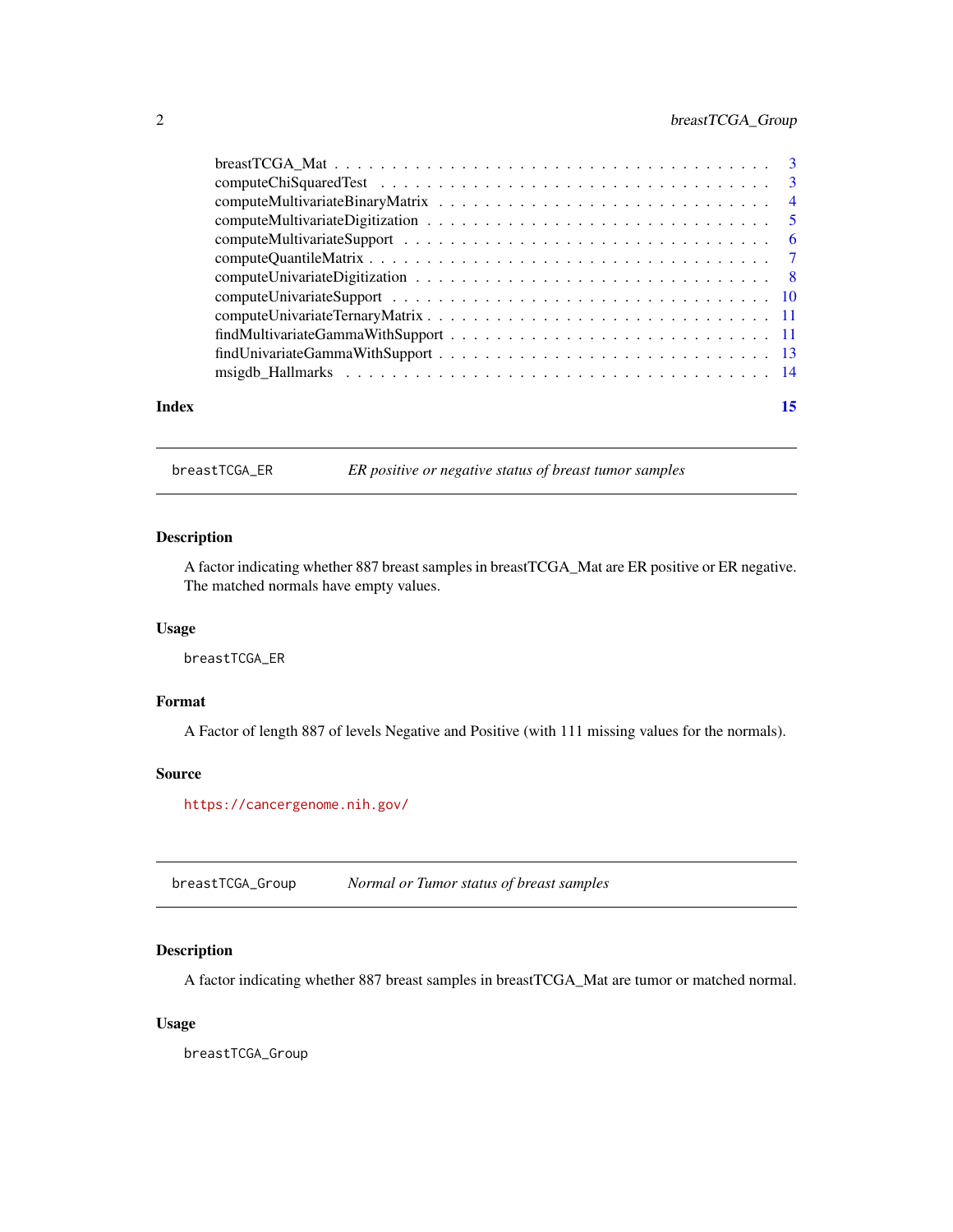# <span id="page-2-0"></span>breastTCGA\_Mat 3

# Format

A Factor of length 887 of levels NORMAL and TUMOR.

#### Source

<https://cancergenome.nih.gov/>

breastTCGA\_Mat *Gene expression for 260 genes in 887 breast samples*

# Description

A data matrix containing a subset of the TCGA breast cancer dataset, with the gene level expression estimates in log2 transcripts per million for 887 breast samples.

# Usage

breastTCGA\_Mat

# Format

A data matrix with 260 rows and 887 columns.

# Source

<https://cancergenome.nih.gov/>

computeChiSquaredTest *Compute chi-squared test*

# Description

Given a binary or ternary data matrix with class associations of samples, computes chi-squared tests for each feature between given groups

#### Usage

```
computeChiSquaredTest(Mat, Groups, classes)
```
#### Arguments

| Mat     | Matrix of digitized binary or ternary data with each column corresponding to a<br>sample and each row corresponding to a feature |
|---------|----------------------------------------------------------------------------------------------------------------------------------|
| Groups  | Factor indicating class association of samples                                                                                   |
| classes | Vector of class labels; the test will be applied between the classes given.                                                      |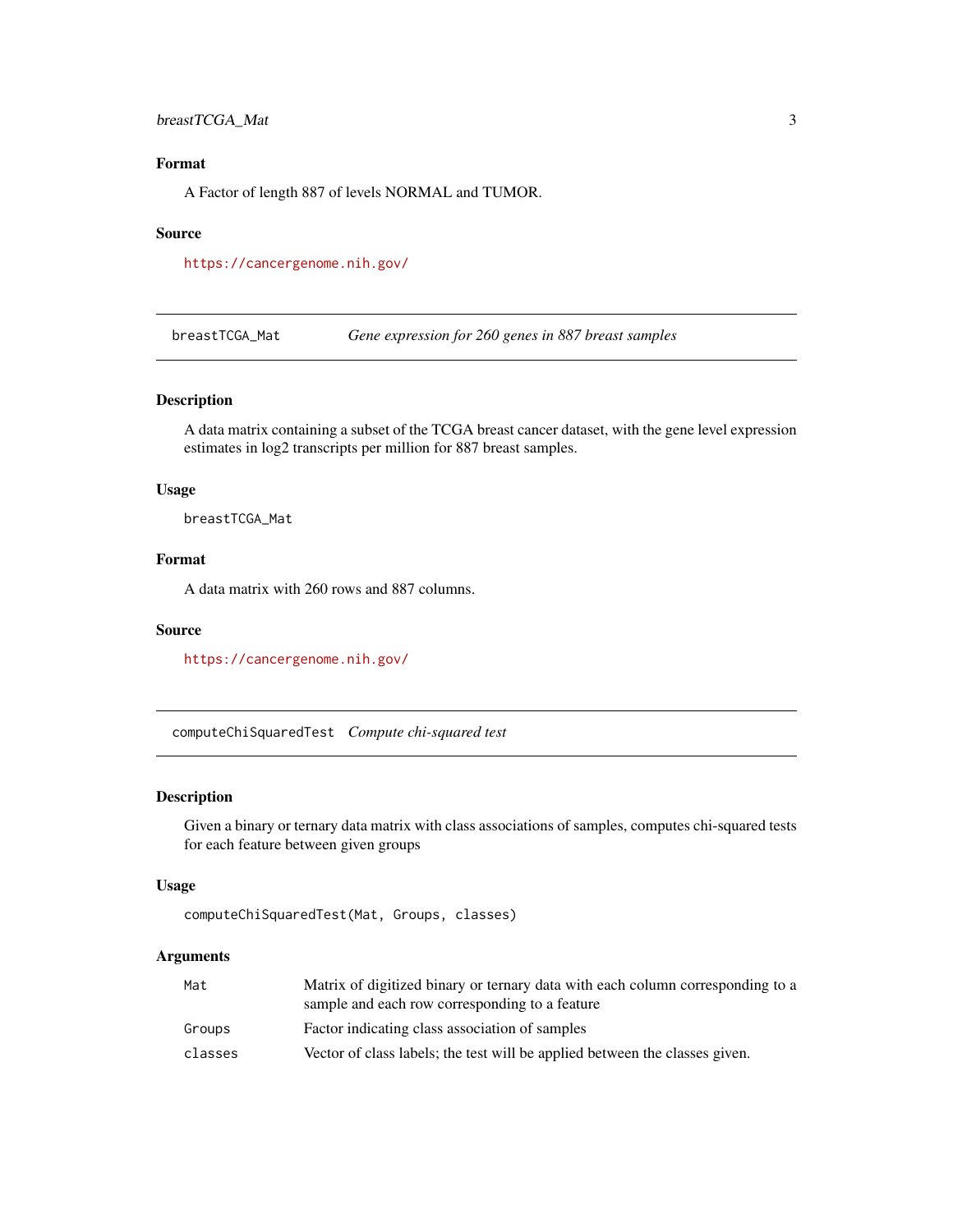# <span id="page-3-0"></span>Value

A data frame with columns 'statistic' and 'pval'.

#### Examples

```
baseMat = breastTCGA_Mat[, breastTCGA_Group == "NORMAL"]
dataMat = breastTCGA_Mat[, breastTCGA_Group != "NORMAL"]
seMat.base = SummarizedExperiment(assays=list(data=baseMat))
seMat = SummarizedExperiment(assays=list(data=dataMat))
div = computeUnivariateDigitization(
  seMat = seMat,
  seMat.base = seMat.base,
 parallel = TRUE
\mathcal{L}assays(seMat)$div = div$Mat.div
sel = which(colnames(seMat) %in% colnames(dataMat))
div.chi = computeChiSquaredTest(Mat=assays(seMat)$div,
                                Groups=breastTCGA_ER[sel],
                                classes=c("Positive", "Negative"))
```
computeMultivariateBinaryMatrix

*Compute the binary matrix with digitized divergence coding*

# Description

Function for obtaining the binary form for a matrix for multivariate divergence of data given a baseline range

#### Usage

computeMultivariateBinaryMatrix(seMat, Baseline)

#### Arguments

| seMat    | Summarized Experiment with assay to be digitized, in [0, 1], with each column<br>corresponding to a sample and each row corresponding to a feature; usually in<br>quantile form. |
|----------|----------------------------------------------------------------------------------------------------------------------------------------------------------------------------------|
| Baseline | A Baseline object; this corresponds to the output of findMultivariateGammaW-<br>ithSupport() or computeMultivariateSupport()                                                     |

#### Value

A matrix with the same columns as Mat, with rows being the multivariate features, containing the binary form data.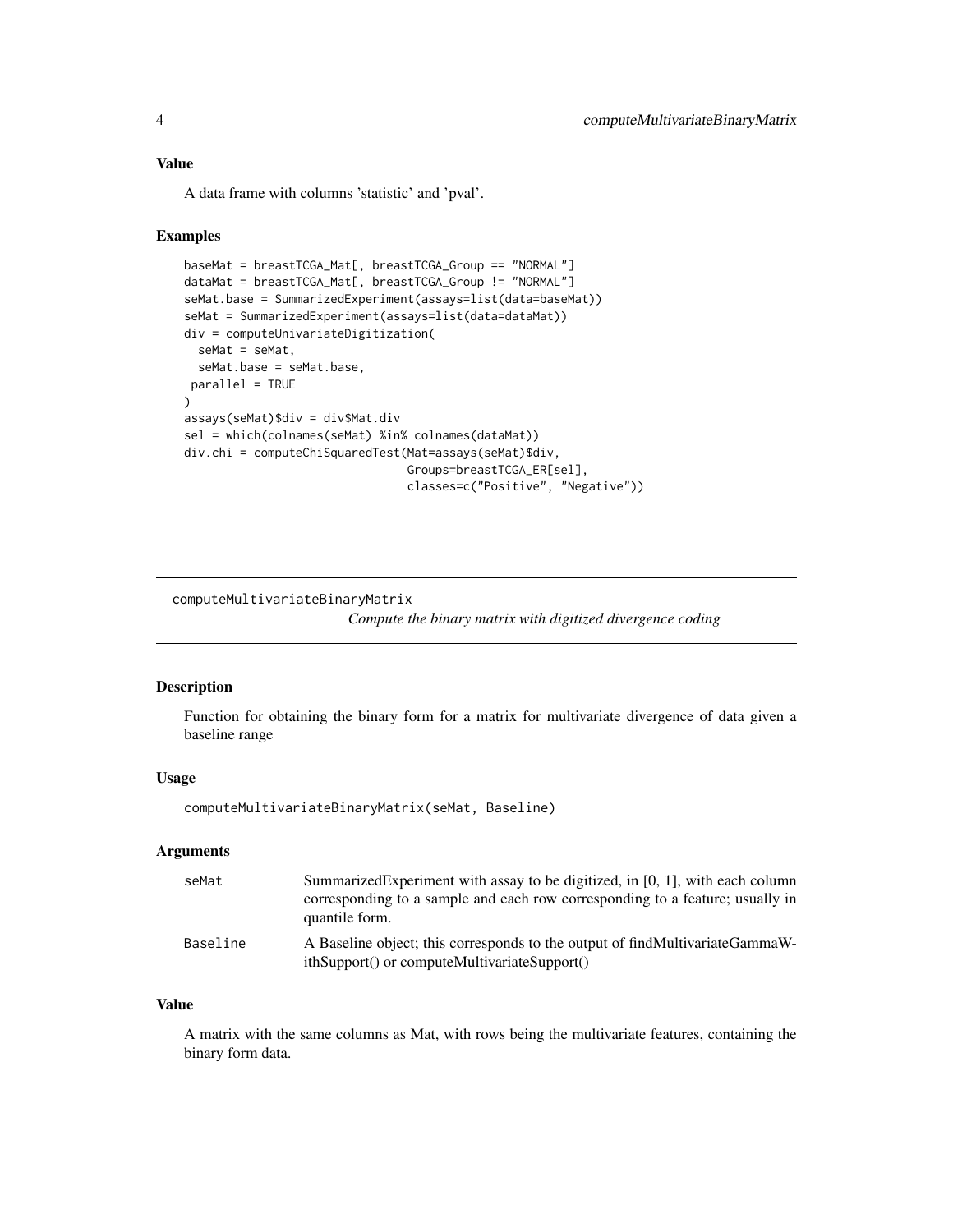#### <span id="page-4-0"></span>Examples

```
baseMat = breastTCGA_Mat[, breastTCGA_Group == "NORMAL"]
seMat.base = SummarizedExperiment(assays=list(data=baseMat))
assays(seMat.base)$quantile = computeQuantileMatrix(seMat.base)
baseline = computeMultivariateSupport(seMat=seMat.base, FeatureSets=msigdb_Hallmarks)
dataMat = breastTCGA_Mat[, breastTCGA_Group != "NORMAL"]
seMat = SummarizedExperiment(assays=list(data=dataMat))
assays(seMat)$quantile = computeQuantileMatrix(seMat)
Mat.div = computeMultivariateBinaryMatrix(seMat=seMat, Baseline=baseline)
```
computeMultivariateDigitization *Perform binary digitization*

#### Description

Function for obtaining the digitized form, along with other relevant statistics and measures given a data matrix and a baseline matrix with multivariate features of interest

# Usage

```
computeMultivariateDigitization(seMat, seMat.base, FeatureSets,
  computeQuantiles = TRUE, gamma = c(1:9/100, 1:9/10), beta = 0.95,
  alpha = 0.01, distance = "euclidean", verbose = TRUE,
  findGamma = TRUE, Groups = NULL, classes = NULL)
```
#### Arguments

| seMat            | Summarized Experiment with assay to be digitized, in [0, 1], with each column<br>corresponding to a sample and each row corresponding to a feature; usually in<br>quantile form.                                                                                                 |
|------------------|----------------------------------------------------------------------------------------------------------------------------------------------------------------------------------------------------------------------------------------------------------------------------------|
| seMat.base       | Summarized Experiment with baseline assay in $[0, 1]$ , with each column corre-<br>sponding to a sample and each row corresponding to a feature                                                                                                                                  |
| FeatureSets      | The multivariate features in list or matrix form. In list form, each list element<br>should be a vector of individual features; in matrix form, it should be a binary<br>matrix with rownames being individual features and column names being the<br>names of the feature sets. |
| computeQuantiles |                                                                                                                                                                                                                                                                                  |
|                  | Apply quantile transformation to both data and baseline matrices (TRUE or<br>FALSE; defaults to TRUE).                                                                                                                                                                           |
| gamma            | Range of gamma values to search through. By default gamma $= 0.01, 0.02, $<br>$0.09, 0.1, 0.2, \ldots, 0.9.$                                                                                                                                                                     |
| beta             | Parameter for eliminating outliers $(0 < \beta < 1)$ . By default beta=0.95.                                                                                                                                                                                                     |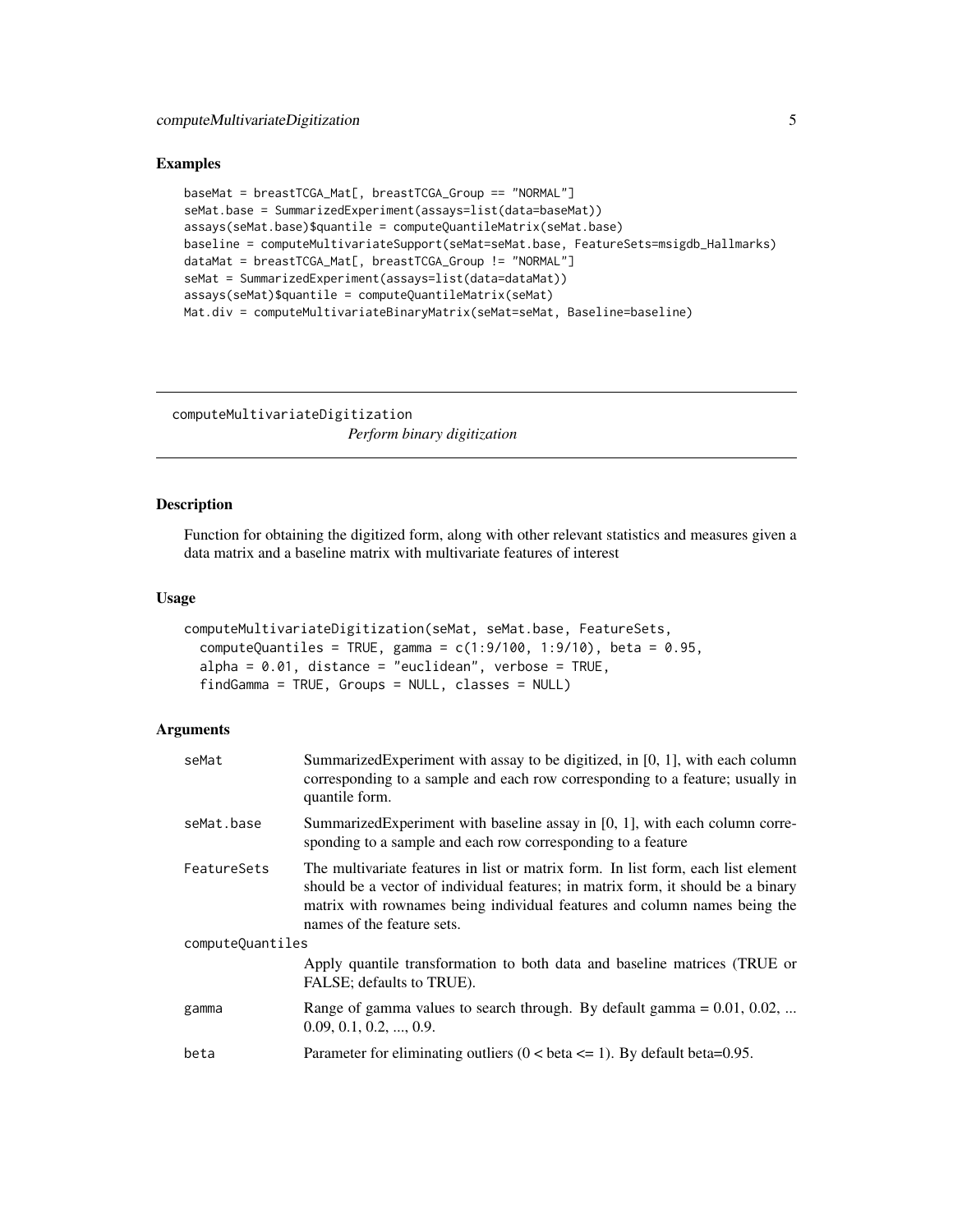<span id="page-5-0"></span>

| alpha     | Expected proportion of divergent features per sample to be estimated. The<br>optimal gamma providing this level of divergence in the baseline data will be<br>searched for.   |
|-----------|-------------------------------------------------------------------------------------------------------------------------------------------------------------------------------|
| distance  | Type of distance to be calculated between points. Any type of distance that can<br>be passed on to the dist function can be used (default 'euclidean').                       |
| verbose   | Logical indicating whether to print status related messages during computation<br>(defaults to TRUE).                                                                         |
| findGamma | Logical indicating whether to search for optimal gamma values through the<br>given gamma values (defaults to TRUE). If FALSE, the first value given in<br>gamma will be used. |
| Groups    | Factor indicating class association of samples                                                                                                                                |
| classes   | Vector of class labels                                                                                                                                                        |
|           |                                                                                                                                                                               |

#### Value

A list with elements: Mat.div: divergence coding of data matrix in binary form, of same dimensions at seMat baseMat.div: divergence coding of base matrix in binary form, of same column names at seMat.base, rows being multivariate features. div: data frame with the number of divergent features in each sample features.div: data frame with the divergent probability of each feature; divergence probability for each phenotype in included as well if 'Groups' and 'classes' inputs were provided. Baseline: a list containing a "Ranges" data frame with the baseline interval for each feature, and a "Support" binary matrix of the same dimensions as Mat indicating whether each sample was a support or a feature or not (1=support, 0=not in the support), gamma: selected gamma value alpha: the expected number of divergent features per sample computed over the baseline data matrix

#### Examples

```
baseMat = breastTCGA_Mat[, breastTCGA_Group == "NORMAL"]
dataMat = breastTCGA_Mat[, breastTCGA_Group != "NORMAL"]
seMat.base = SummarizedExperiment(assays=list(data=baseMat))
seMat = SummarizedExperiment(assays=list(data=dataMat))
div = computeMultivariateDigitization(
  seMat = seMat,
  seMat.base = seMat.base,
  FeatureSets = msigdb_Hallmarks
)
```
computeMultivariateSupport

*Estimate the baseline support*

#### **Description**

Function for computing the basline support for multivariate features given gamma and beta parameters.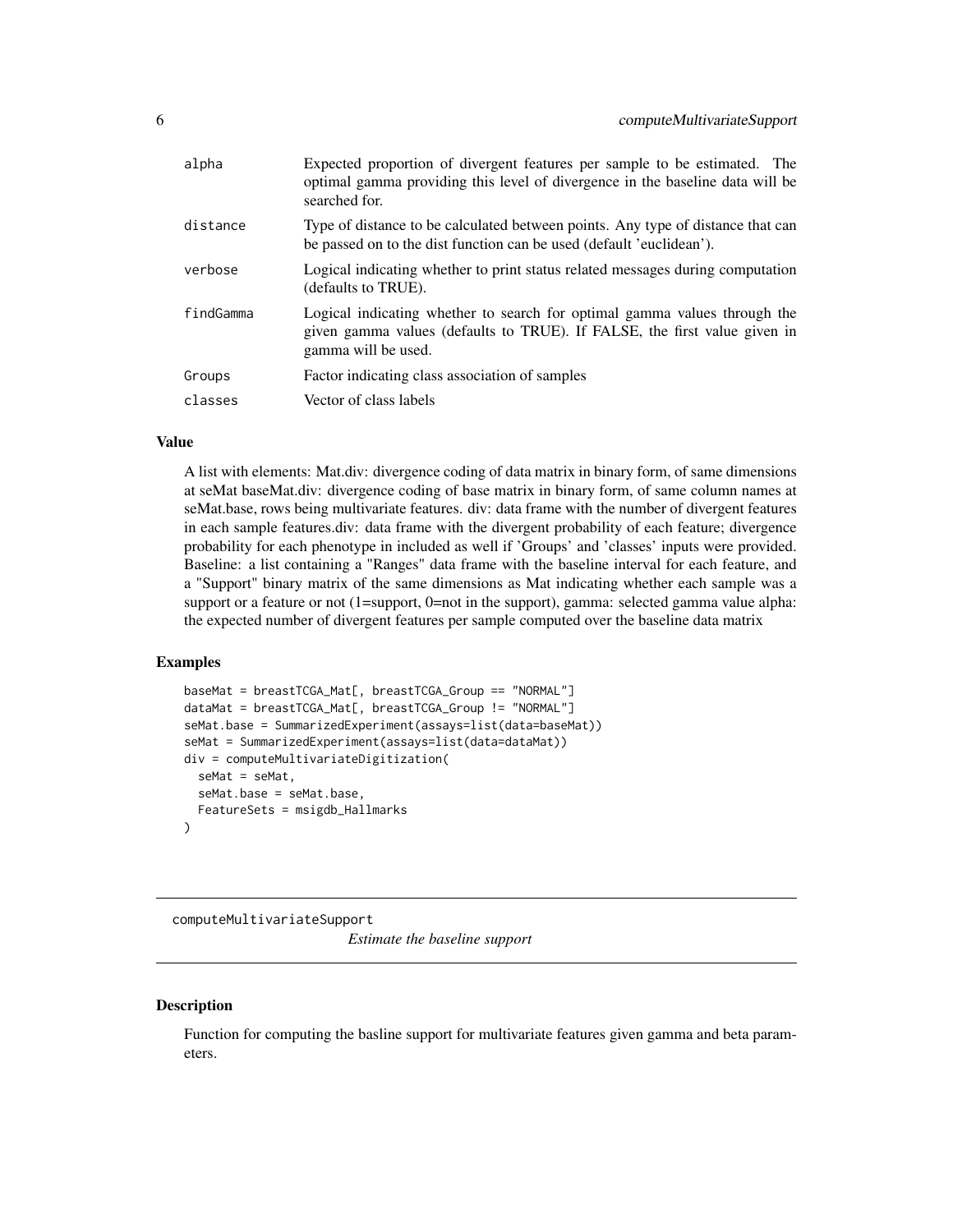#### <span id="page-6-0"></span>Usage

```
computeMultivariateSupport(seMat, FeatureSets, gamma = 0.1,
 beta = 0.95, distance = "euclidean", verbose = TRUE)
```
# Arguments

| seMat       | Summarizied Experiment with an assay in [0, 1], with each column correspond-<br>ing to a sample and each row corresponding to a feature; usually in quantile<br>form.                                                                                                            |
|-------------|----------------------------------------------------------------------------------------------------------------------------------------------------------------------------------------------------------------------------------------------------------------------------------|
| FeatureSets | The multivariate features in list or matrix form. In list form, each list element<br>should be a vector of individual features; in matrix form, it should be a binary<br>matrix with rownames being individual features and column names being the<br>names of the feature sets. |
| gamma       | Parameter for selecting radius around each support point $(0 < \text{gamma} < 1)$ . By<br>$default gamma = 0.1.$                                                                                                                                                                 |
| beta        | Parameter for eliminating outliers $(0 < \beta < 1)$ . By default beta=0.95.                                                                                                                                                                                                     |
| distance    | Type of distance to be calculated between points. Any type of distance that can<br>be passed on to the dist function can be used (default 'euclidean').                                                                                                                          |
| verbose     | Logical indicating whether to print status related messages during computation<br>(defaults to TRUE).                                                                                                                                                                            |

#### Value

A list with elements: Support: a matrix indicating which samples were included in the support. Baseline\_list: a list where each element is the baseline of a multivariate feature. featureMat: the multivariate features in matrix form. alpha: the expected number of divergent multivariate features per sample. gamma: the gamma parameter used for baseline computation. distance: the type of distance used for baselien computation.

# Examples

```
baseMat = breastTCGA_Mat[, breastTCGA_Group == "NORMAL"]
seMat.base = SummarizedExperiment(assays=list(data=baseMat))
assays(seMat.base)$quantile = computeQuantileMatrix(seMat.base)
baseline = computeMultivariateSupport(seMat=seMat.base, FeatureSets=msigdb_Hallmarks)
```
computeQuantileMatrix *Compute quantile transformations*

# Description

Function for computing the quantile transformation for one or more samples supplied as columns of a matrix.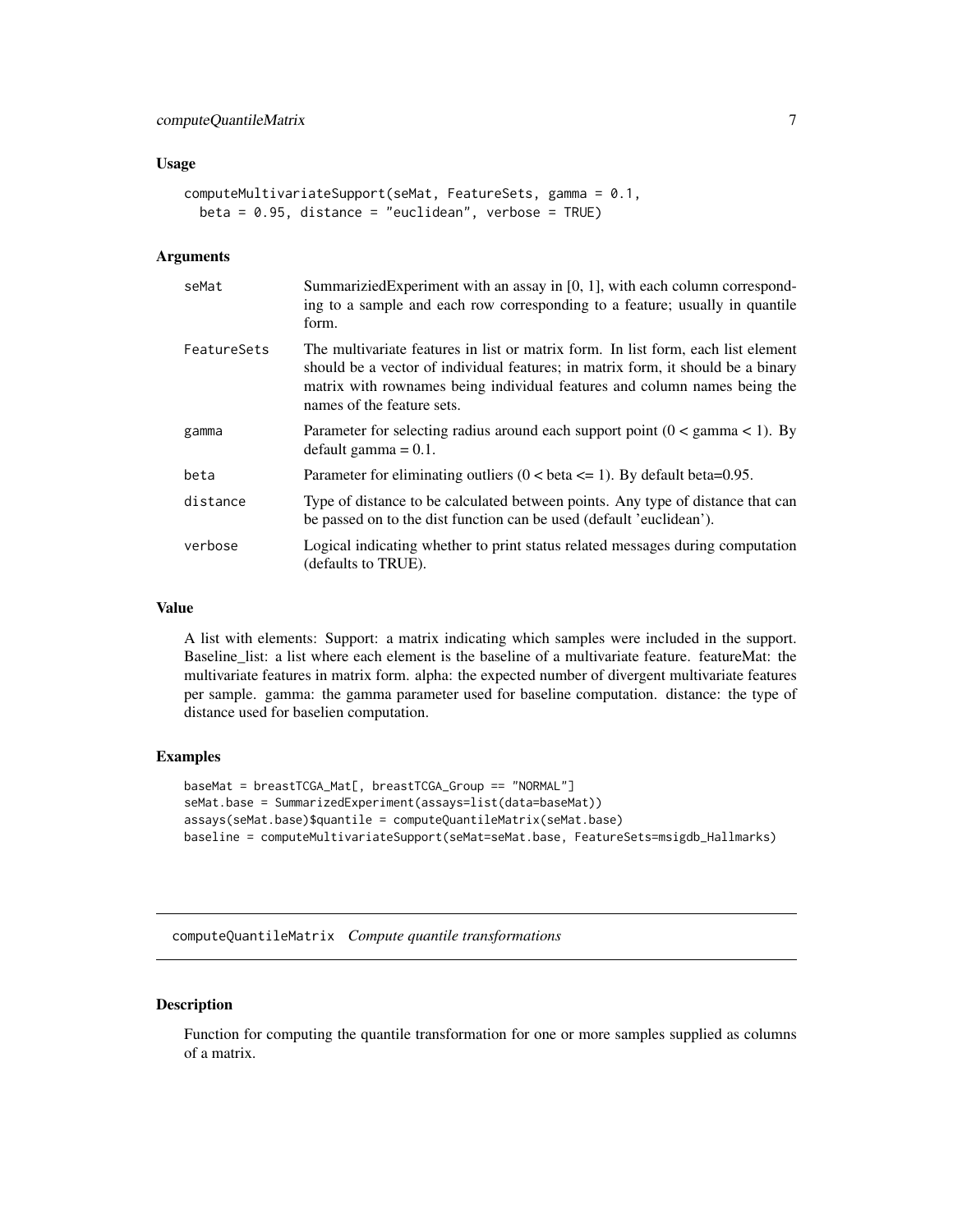#### <span id="page-7-0"></span>Usage

```
computeQuantileMatrix(seMat)
```
#### Arguments

| seMat | A data matrix in SummarizedExperiment form, with each column corresponding |
|-------|----------------------------------------------------------------------------|
|       | to a sample and each row corresponding to a feature.                       |

# Value

A matrix of the same dimensions with the quantile data.

# Examples

```
baseMat = breastTCGA_Mat[, breastTCGA_Group == "NORMAL"]
seMat.base = SummarizedExperiment(assays=list(data=baseMat))
assays(seMat.base)$quantile = computeQuantileMatrix(seMat.base)
```
computeUnivariateDigitization

*Perform ternary digitization*

# Description

Function for obtaining the digitized form, along with other relevant statistics and measures given a data matrix and a baseline matrix

#### Usage

```
computeUnivariateDigitization(seMat, seMat.base, computeQuantiles = TRUE,
  gamma = c(1:9/100, 1:9/10), beta = 0.95, alpha = 0.01,
 parallel = TRUE, verbose = TRUE, findGamma = TRUE, Groups = NULL,
 classes = NULL)
```
#### Arguments

| seMat            | Summarized Experiment with assay to be digitized, in $[0, 1]$ , with each column<br>corresponding to a sample and each row corresponding to a feature; usually in<br>quantile form. |
|------------------|-------------------------------------------------------------------------------------------------------------------------------------------------------------------------------------|
| seMat.base       | Summarized Experiment with baseline assay in $[0, 1]$ , with each column corre-<br>sponding to a sample and each row corresponding to a feature                                     |
| computeQuantiles |                                                                                                                                                                                     |
|                  | Logical; apply quantile transformation to both data and baseline matrices (TRUE<br>or FALSE; defaults to TRUE).                                                                     |
| gamma            | Range of gamma values to search through. By default gamma = $0.01$ , $0.02$ ,<br>$0.09, 0.1, 0.2, \ldots, 0.9.$                                                                     |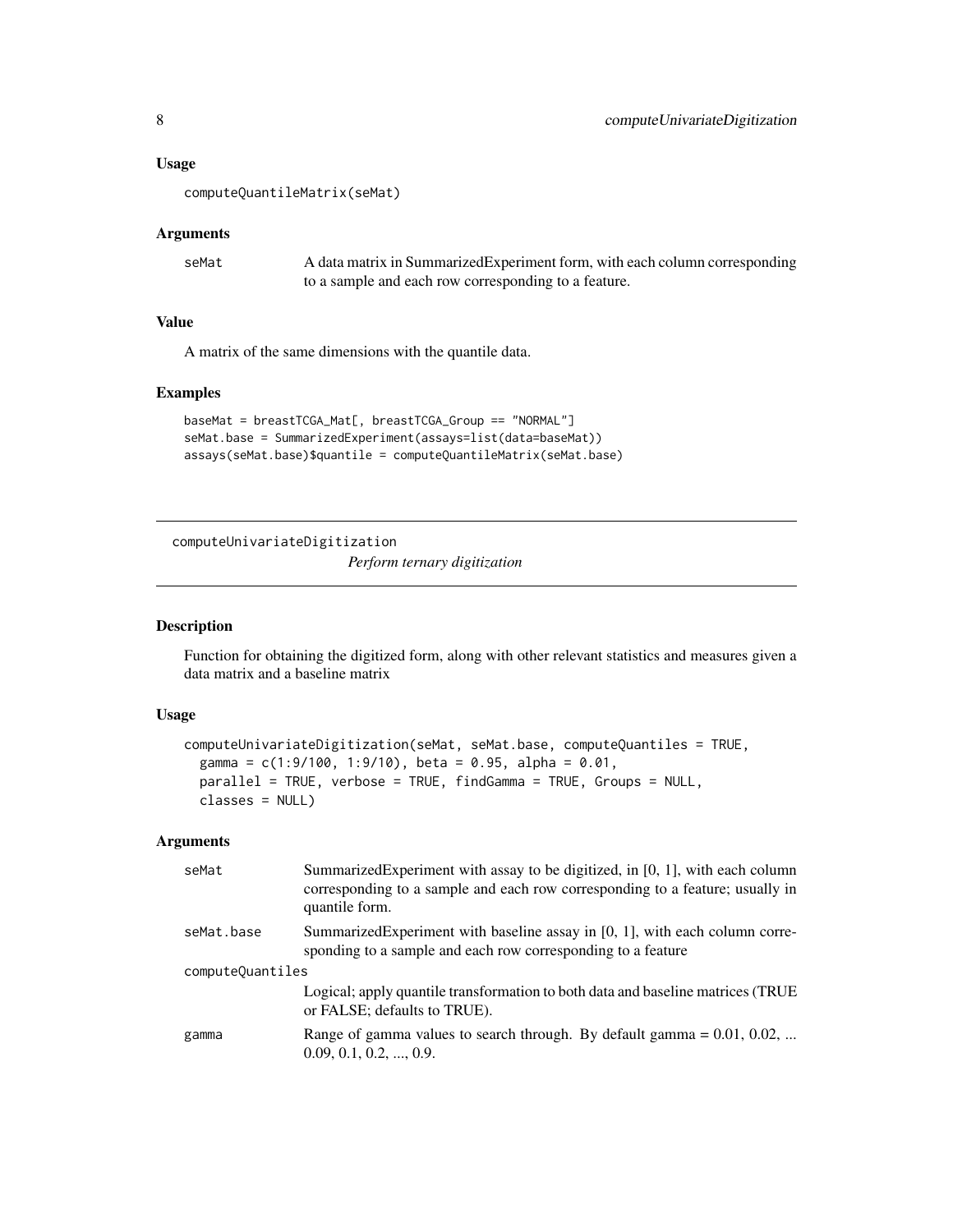| beta      | Parameter for eliminating outliers $(0 < \beta < 1)$ . By default beta=0.95.                                                                                                    |
|-----------|---------------------------------------------------------------------------------------------------------------------------------------------------------------------------------|
| alpha     | Expected proportion of divergent features per sample to be estimated. The<br>optimal gamma providing this level of divergence in the baseline data will be<br>searched for.     |
| parallel  | Logical indicating whether to compute features parallelly with melapply on<br>Unix based systems (defaults to TRUE, switched to FALSE if parallel package<br>is not available). |
| verbose   | Logical indicating whether to print status related messages during computation<br>(defaults to TRUE).                                                                           |
| findGamma | Logical indicating whether to search for optimal gamma values through the<br>given gamma values (defaults to TRUE). If FALSE, the first value given in<br>gamma will be used.   |
| Groups    | Factor indicating class association of samples (optional).                                                                                                                      |
| classes   | Vector of class labels (optional).                                                                                                                                              |

#### Value

A list with elements: Mat.div: divergence coding of data matrix in ternary (-1, 0, 1) form, of same dimensions at seMat baseMat.div: divergence coding of base matrix in ternary (-1, 0, 1) form, of same dimensions at seMat.base div: data frame with the number of divergent features in each sample, including upper and lower divergence features.div: data frame with the divergent probability of each feature; divergence probability for each phenotype in included as well if 'Groups' and 'classes' inputs were provided. Baseline: a list containing a "Ranges" data frame with the baseline interval for each feature, and a "Support" binary matrix of the same dimensions as Mat indicating whether each sample was a support or a feature or not (1=support, 0=not in the support), gamma: selected gamma value, alpha: the expected number of divergent features per sample computed over the baseline data matrix, optimal: logical indicaing whether the selected gamma value provided the necessary alpha requirement, alpha\_space: a data frame with alpha values for each gamma searched

```
baseMat = breastTCGA_Mat[, breastTCGA_Group == "NORMAL"]
dataMat = breastTCGA_Mat[, breastTCGA_Group != "NORMAL"]
seMat.base = SummarizedExperiment(assays=list(data=baseMat))
seMat = SummarizedExperiment(assays=list(data=dataMat))
div = computeUnivariateDigitization(
 seMat = seMat,
 seMat.base = seMat.base,
parallel = TRUE
)
assays(seMat)$div = div$Mat.div
```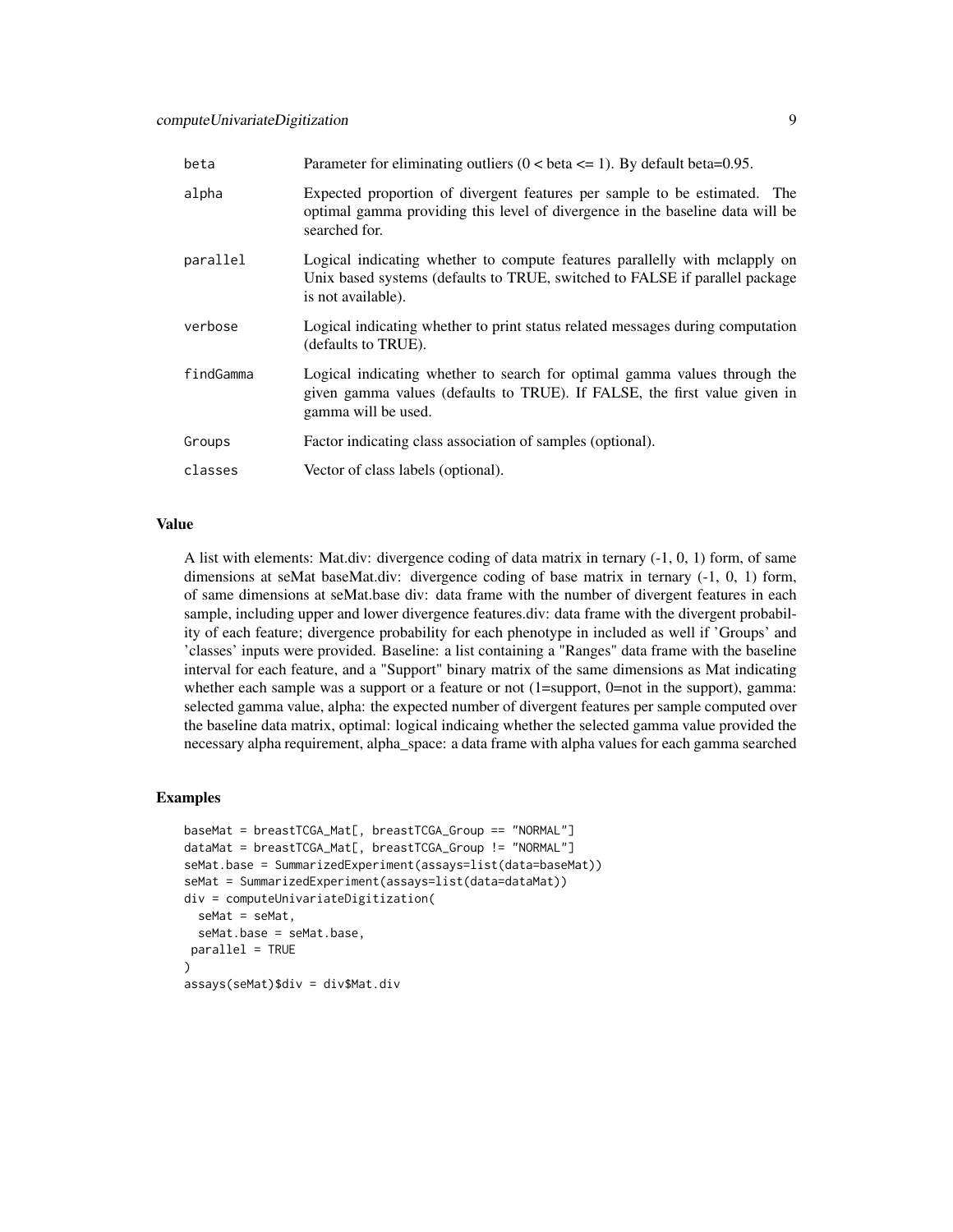<span id="page-9-0"></span>computeUnivariateSupport

*Estimate the baseline support*

# Description

Function for computing the basline support for univariate features given gamma and beta parameters.

# Usage

```
computeUnivariateSupport(seMat, gamma = 0.1, beta = 0.95,
 parallel = TRUE, verbose = TRUE)
```
# Arguments

| seMat    | SummariziedExperiment with an assay in [0, 1], with each column correspond-<br>ing to a sample and each row corresponding to a feature; usually in quantile<br>form.            |
|----------|---------------------------------------------------------------------------------------------------------------------------------------------------------------------------------|
| gamma    | Parameter for selecting radius around each support point $(0 < \text{gamma} < 1)$ . By<br>$default gamma = 0.1.$                                                                |
| beta     | Parameter for eliminating outliers $(0 < \beta < 1)$ . By default beta=0.95.                                                                                                    |
| parallel | Logical indicating whether to compute features parallelly with melapply on<br>Unix based systems (defaults to TRUE, switched to FALSE if parallel package<br>is not available). |
| verbose  | Logical indicating whether to print status related messages during computation<br>(defaults to TRUE).                                                                           |

### Value

A list with elements "Ranges": data frame with the baseline interval for each feature, "Support": binary matrix of the same dimensions as Mat indicating whether each sample was a support for a feature or not (1=support, 0=not in the support), "gamma": gamma value, and "alpha": the expected number of divergent features per sample estimated over the samples.

```
baseMat = breastTCGA_Mat[, breastTCGA_Group == "NORMAL"]
seMat.base = SummarizedExperiment(assays=list(data=baseMat))
assays(seMat.base)$quantile = computeQuantileMatrix(seMat.base)
baseline = computeUnivariateSupport(seMat=seMat.base)
```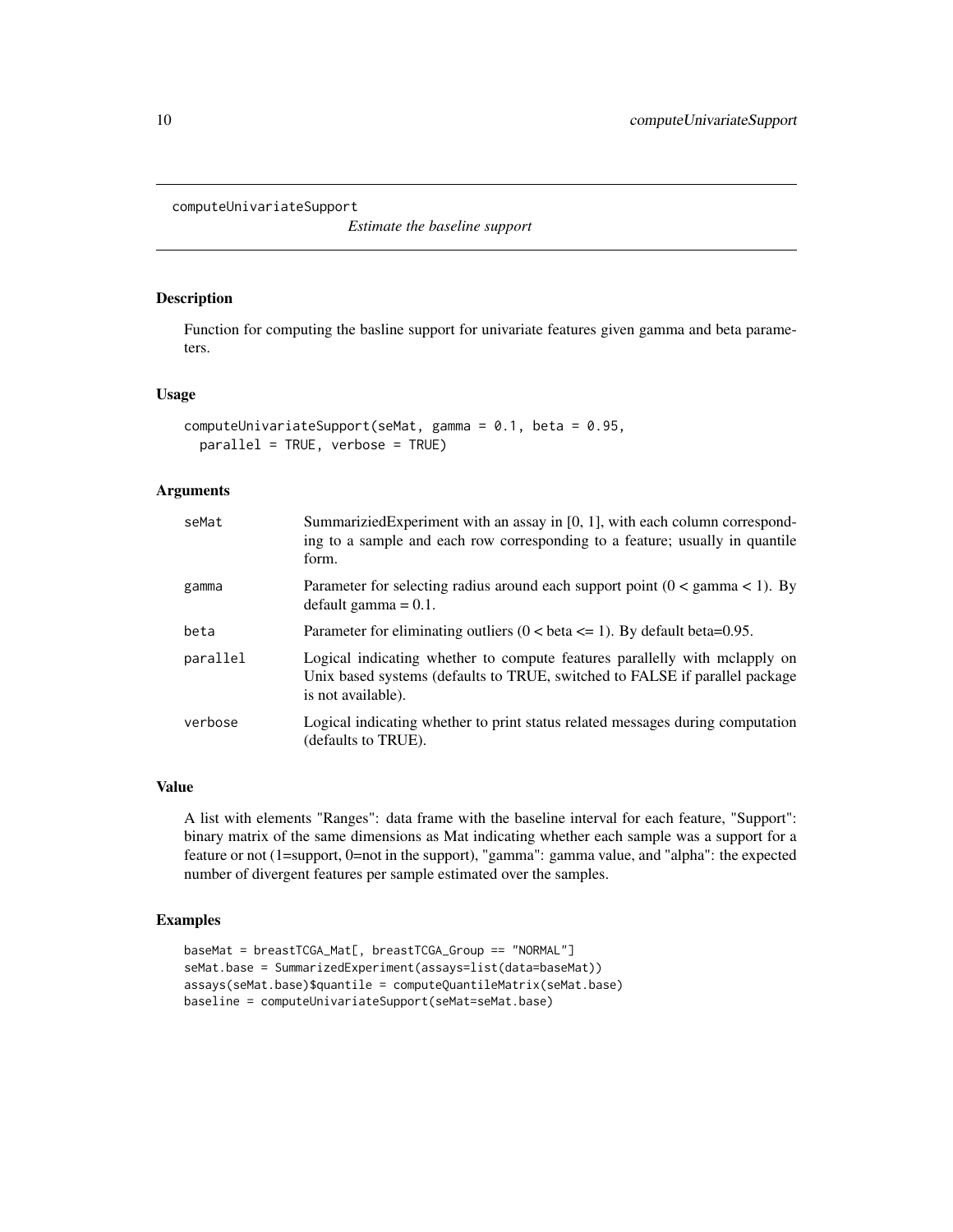<span id="page-10-0"></span>computeUnivariateTernaryMatrix

*Compute the ternary matrix with digitized divergence coding*

# Description

Function for obtaining the ternary form for a matrix of data given a baseline range

#### Usage

computeUnivariateTernaryMatrix(seMat, Baseline)

# Arguments

| seMat    | Summarizied Experiment with an assay in $[0, 1]$ , with each column correspond-<br>ing to a sample and each row corresponding to a feature; usually in quantile<br>form.                             |
|----------|------------------------------------------------------------------------------------------------------------------------------------------------------------------------------------------------------|
| Baseline | A list with a data frame element "Ranges" containing the baseline range of each<br>features; this corresponds to the output of find Univariate Gamma With Support()<br>or computeUnivariateSupport() |

# Value

A matrix containing the ternary form data.

#### Examples

```
baseMat = breastTCGA_Mat[, breastTCGA_Group == "NORMAL"]
seMat.base = SummarizedExperiment(assays=list(data=baseMat))
assays(seMat.base)$quantile = computeQuantileMatrix(seMat.base)
baseline = computeUnivariateSupport(seMat=seMat.base)
dataMat = breastTCGA_Mat[, breastTCGA_Group != "NORMAL"]
seMat = SummarizedExperiment(assays=list(data=dataMat))
assays(seMat)$quantile = computeQuantileMatrix(seMat)
assays(seMat)$div = computeUnivariateTernaryMatrix(seMat=seMat, Baseline=baseline)
```
findMultivariateGammaWithSupport

*Find optimal gamma and corresponding support for list of feature sets*

#### Description

Function for searching through a range of gamma values for finding the smallest gamma and support that provides expected proportion of divergent features per sample less than or equal to alpha.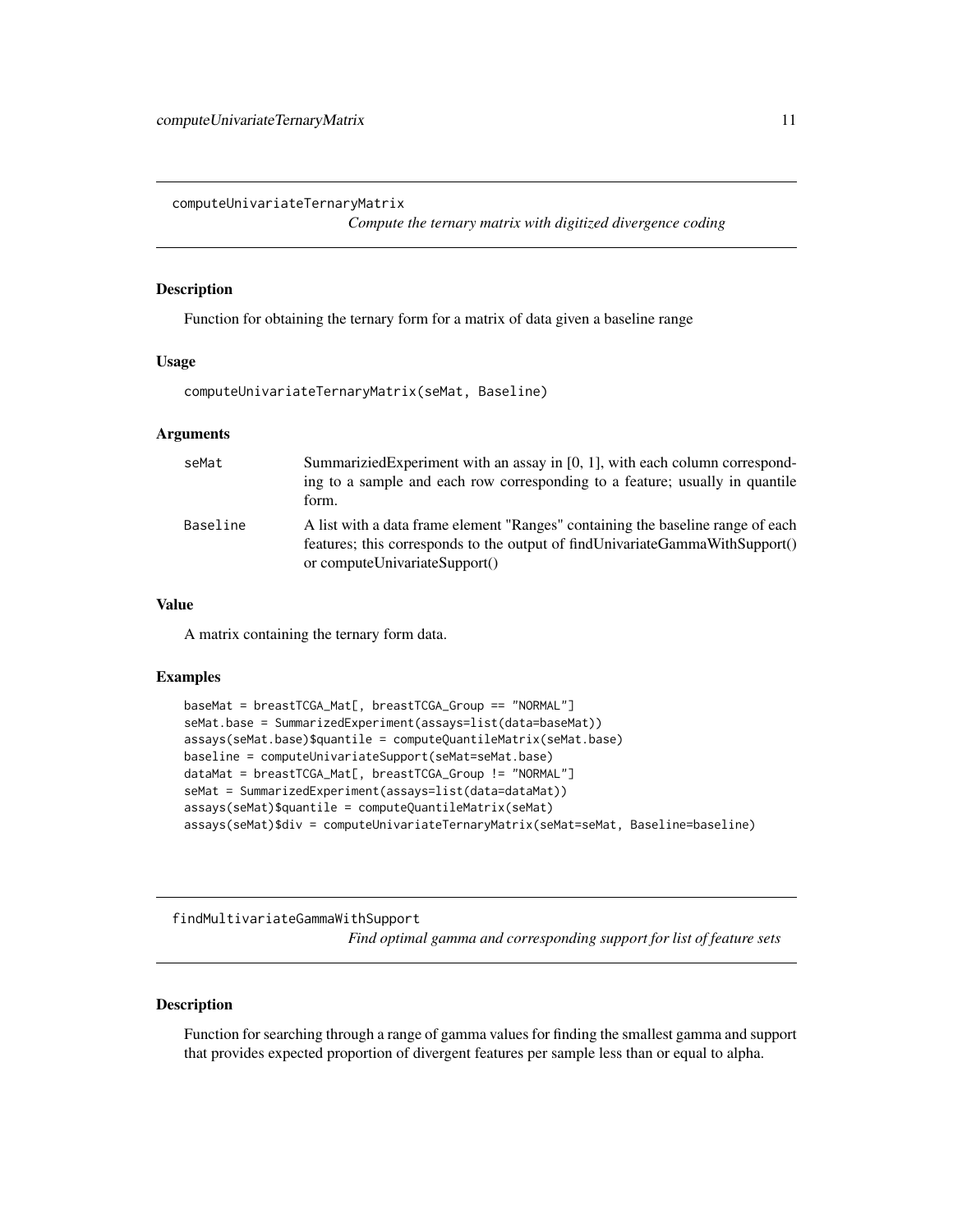# Usage

```
findMultivariateGammaWithSupport(seMat, FeatureSets, gamma = 1:9/10,
 beta = 0.95, alpha = 0.01, distance = "euclidean",
  verbose = TRUE)
```
# Arguments

| seMat       | Summarizied Experiment with an assay in [0, 1], with each column correspond-<br>ing to a sample and each row corresponding to a feature; usually in quantile<br>form.                                                                                                            |
|-------------|----------------------------------------------------------------------------------------------------------------------------------------------------------------------------------------------------------------------------------------------------------------------------------|
| FeatureSets | The multivariate features in list or matrix form. In list form, each list element<br>should be a vector of individual features; in matrix form, it should be a binary<br>matrix with rownames being individual features and column names being the<br>names of the feature sets. |
| gamma       | Range of gamma values to search through. By default gamma = $\{0.01, 0.02, $<br>$0.09, 0.1, 0.2, , 0.9$ .                                                                                                                                                                        |
| beta        | Parameter for eliminating outliers $(0 < \beta < 1)$ . By default beta=0.95.                                                                                                                                                                                                     |
| alpha       | Expected proportion of divergent features per sample to be estimated over the<br>samples in Mat. By default alpha = $0.01$ ; i.e. search for the smallest gamma that<br>provides 1% or less number of divergent features per sample.                                             |
| distance    | Type of distance to be calculated between points. Any type of distance that can<br>be passed on to the dist function can be used (default 'euclidean').                                                                                                                          |
| verbose     | Logical indicating whether to print status related messages during computation<br>(defaults to TRUE).                                                                                                                                                                            |

# Value

A list with elements: Support: a matrix indicating which samples were included in the support. Baseline: a list where each element is the baseline of a multivariate feature. featureMat: the multivariate features in matrix form. alpha: the expected number of divergent multivariate features per sample. gamma: the gamma parameter selected. distance: the type of distance used for baselien computation. optimal: TRUE or FALSE indicating whether the alpha criteria was met alpha\_space: the alpha values correspinding to the gamma values searched through

```
baseMat = breastTCGA_Mat[, breastTCGA_Group == "NORMAL"]
seMat.base = SummarizedExperiment(assays=list(data=baseMat))
assays(seMat.base)$quantile = computeQuantileMatrix(seMat.base)
baseline = findMultivariateGammaWithSupport(seMat=seMat.base, FeatureSets=msigdb_Hallmarks)
```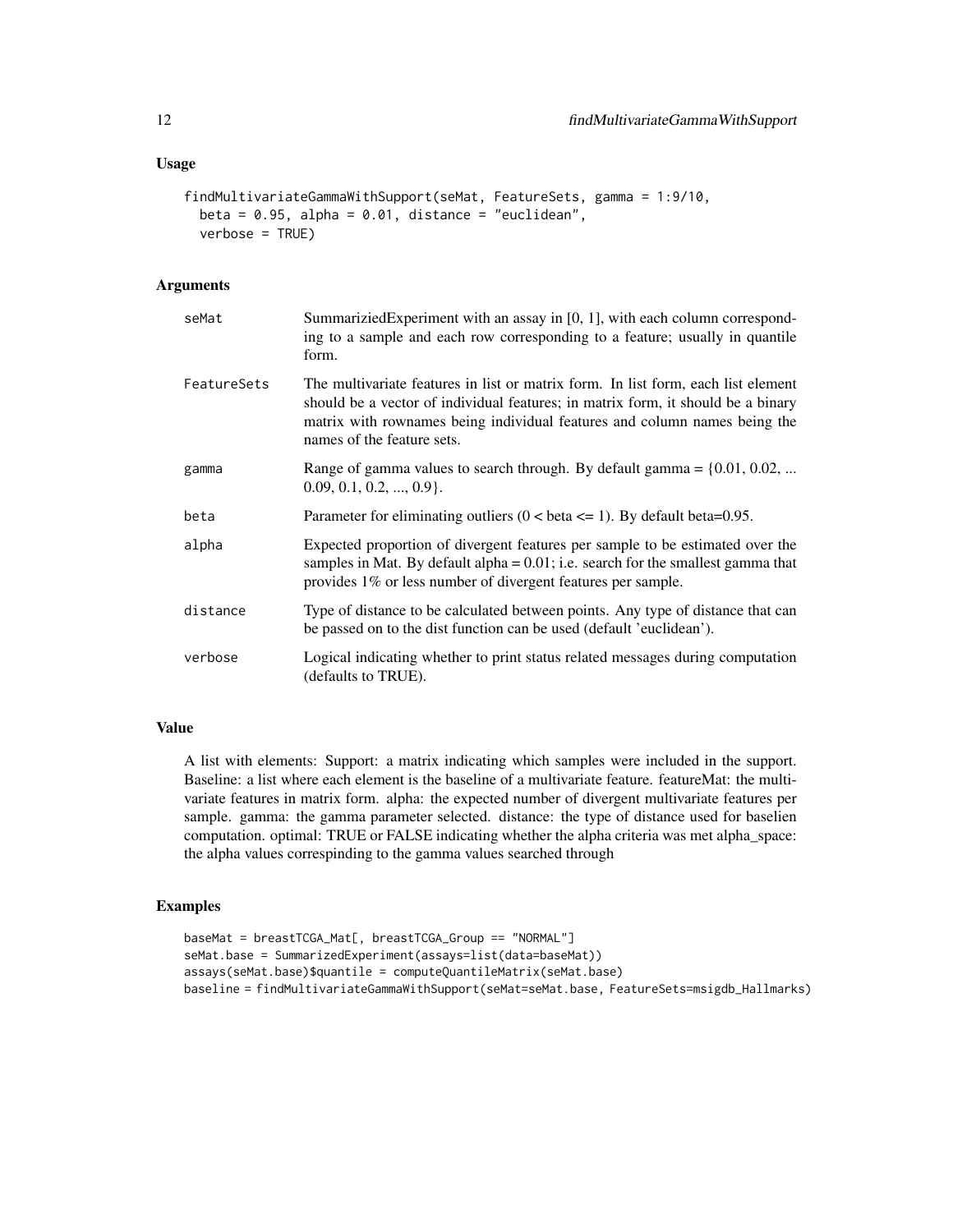<span id="page-12-0"></span>findUnivariateGammaWithSupport

*Search for optimal gamma and associated support*

#### Description

Function for searching through a range of gamma values for finding the smallest gamma that provides expected proportion of divergent features per sample less than or equal to alpha.

#### Usage

```
findUnivariateGammaWithSupport(seMat, gamma = c(1:9/100, 1:9/10),
 beta = 0.95, alpha = 0.01, parallel = TRUE, verbose = TRUE)
```
# Arguments

| seMat    | SummariziedExperiment with an assay in [0, 1], with each column correspond-<br>ing to a sample and each row corresponding to a feature; usually in quantile<br>form.                                                                 |
|----------|--------------------------------------------------------------------------------------------------------------------------------------------------------------------------------------------------------------------------------------|
| gamma    | Range of gamma values to search through. By default gamma = $\{0.01, 0.02, $<br>$0.09, 0.1, 0.2, \ldots, 0.9$ .                                                                                                                      |
| beta     | Parameter for eliminating outliers $(0 < \beta < 1)$ . By default beta=0.95.                                                                                                                                                         |
| alpha    | Expected proportion of divergent features per sample to be estimated over the<br>samples in Mat. By default alpha = $0.01$ ; i.e. search for the smallest gamma that<br>provides 1% or less number of divergent features per sample. |
| parallel | Logical indicating whether to compute features parallelly with melapply on<br>Unix based systems (defaults to TRUE, switched to FALSE if parallel package<br>is not available).                                                      |
| verbose  | Logical indicating whether to print status related messages during computation<br>(defaults to TRUE).                                                                                                                                |

#### Value

A list with elements "Ranges": data frame with the baseline interval for each feature, "Support": binary matrix of the same dimensions as Mat indicating whether each sample was a support for a feature or not (1=support, 0=not in the support), "gamma": gamma value, and "alpha": the expected number of divergent features per sample estimated over the samples, "optimal": logical indicaing whether the selected gamma value provided the necessary alpha requirement, and "alpha\_space": a data frame with alpha values for each gamma searched.

```
baseMat = breastTCGA_Mat[, breastTCGA_Group == "NORMAL"]
seMat.base = SummarizedExperiment(assays=list(data=baseMat))
assays(seMat.base)$quantile = computeQuantileMatrix(seMat.base)
baseline = findUnivariateGammaWithSupport(seMat=seMat.base)
```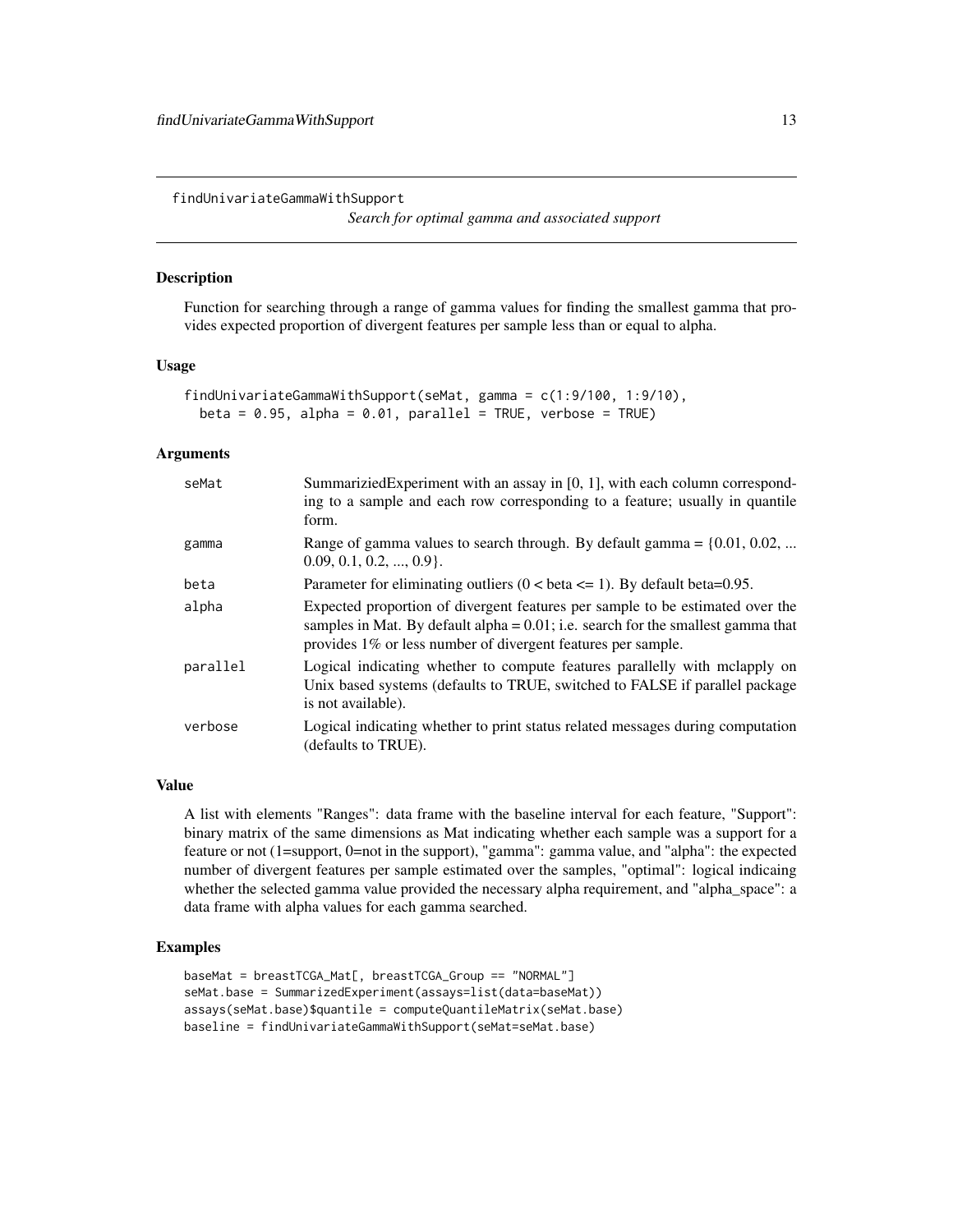<span id="page-13-0"></span>

# Description

A subset of the cancer hallmarks functional gene sets from the MSigDB collection.

# Usage

msigdb\_Hallmarks

# Format

A list of length 10, with the hallmark gene set name, each a character vector of gene symbols.

# Source

<https://http://software.broadinstitute.org/gsea/msigdb/>